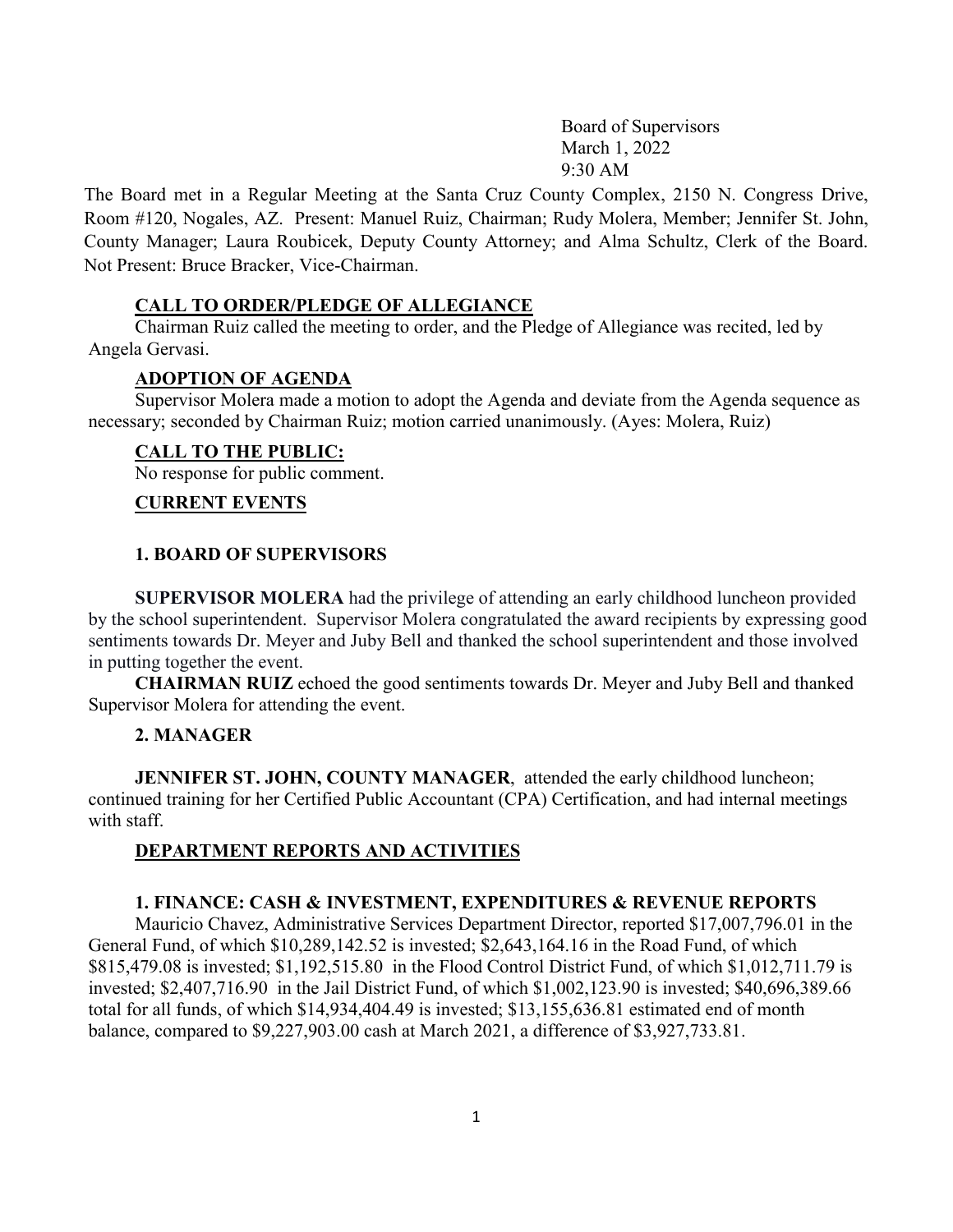Supervisor Molera made a motion to recess the Regular Meeting to convene the Flood Control District Board seconded by Chairman Ruiz; the motion carried unanimously. (Ayes: Molera, Ruiz)

## **FLOOD CONTROL**

### **1. DIRECTOR'S/PROJECT REPORT**

Angie Pimienta provided the monthly report and gave updates on the report.

### **2. MONTHLY REPORT FROM CITY OF NOGALES**

No report was submitted.

### **3. MONTHLY REPORT FROM THE TOWN OF PATAGONIA**

No report was submitted.

### **4. PUBLIC COMMENT**

No response to public comment.

The Board adjourned as the Flood Control District Board and convened into the Regular Meeting. (Motion: Supervisor Molera; second: Vice-Chairman Ruiz; motion carried unanimously) (Ayes: Molera, Ruiz)

#### **ACTION ITEMS**

## **1. DISCUSSION/POSSIBLE ACTION FOR AUTHORIZATION TO FILL:**

Supervisor Molera made a motion to approve 1a and 1b, seconded by Chairman Ruiz; the motion carried unanimously. (Ayes: Molera, Ruiz)

### **A VACANT CHIEF DEPUTY PROBATION OFFICER POSITION (REQ: PROBATION)**

### **B C-CREO GEAR UP SUCCESS COACH POSITION (REQ: SCHOOL SUPERINTENDENT)**

## **2. DISCUSSION/POSSIBLE ACTION TO APPROVE CONTRACT NO. 010483 AND ADDENDUM WITH GOSERCO, INC. TO UPGRADE THE 911 EMERGENCY DISPATCH RECORDER IN THE AMOUNT OF \$51,842.65 (REQ: SHERIFF)**

Supervisor Molera made a motion to approve, seconded by Chairman Ruiz; the motion carried unanimously. (Ayes: Molera, Ruiz)

## **3. DISCUSSION/POSSIBLE ACTION TO APPROVE KNOWLEDGE CAPITAL ALLIANCE PROFESSIONAL SERVICES AGREEMENT WITH THE ARIZONA DEPARTMENT OF HEALTH SERVICES FOR THE SANTA CRUZ COUNTY HEALTH SERVICES MEDICAL SURGE PLAN FROM FEBRUARY 15, 2022 THROUGH APRIL 15, 2022 IN THE AMOUNT OF \$12,450 (REQ: HEALTH SERVICES)**

Supervisor Molera made a motion to approve, seconded by Chairman Ruiz; the motion carried unanimously. (Ayes: Molera, Ruiz)